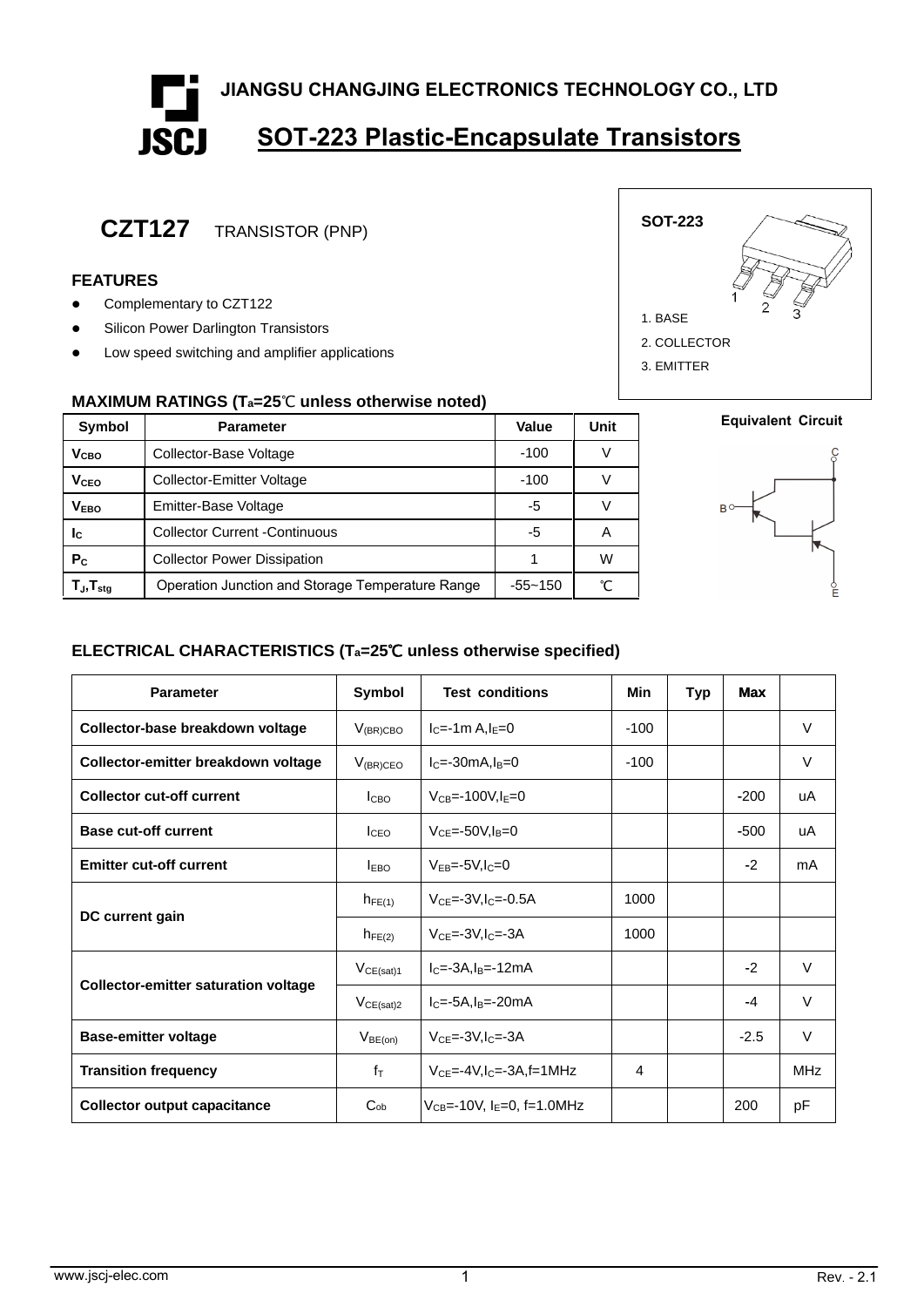## **SOT-223 Package Outline Dimensions**







| Symbol         | <b>Dimensions In Millimeters</b> |              | <b>Dimensions In Inches</b> |              |  |
|----------------|----------------------------------|--------------|-----------------------------|--------------|--|
|                | Min.                             | Max.         | Min.                        | Max.         |  |
| A              |                                  | 1.800        |                             | 0.071        |  |
| A1             | 0.020                            | 0.100        | 0.001                       | 0.004        |  |
| A <sub>2</sub> | 1.500                            | 1.700        | 0.059                       | 0.067        |  |
| b              | 0.660                            | 0.840        | 0.026                       | 0.033        |  |
| b1             | 2.900                            | 3.100        | 0.114                       | 0.122        |  |
| c              | 0.230                            | 0.350        | 0.009                       | 0.014        |  |
| D              | 6.300                            | 6.700        | 0.248                       | 0.264        |  |
| E              | 6.700                            | 7.300        | 0.264                       | 0.287        |  |
| E1             | 3.300                            | 3.700        | 0.130                       | 0.146        |  |
| e              | 2.300(BSC)                       |              | 0.091(BSC)                  |              |  |
|                | 0.750                            |              | 0.030                       |              |  |
| $\theta$       | 0°                               | $10^{\circ}$ | 0°                          | $10^{\circ}$ |  |

## **SOT-223 Suggested Pad Layout**



#### Note:

1. Controlling dimension: in millimeters.

2. General tolerance: ±0.050mm.

3. The pad layout is for reference purposes only.

#### **NOTICE**

JSCJ reserves the right to make modifications,enhancements,improvements,corrections or other changes without further notice to any product herein. JSCJ does not assume any liability arising out of the application or use of any product described herein.